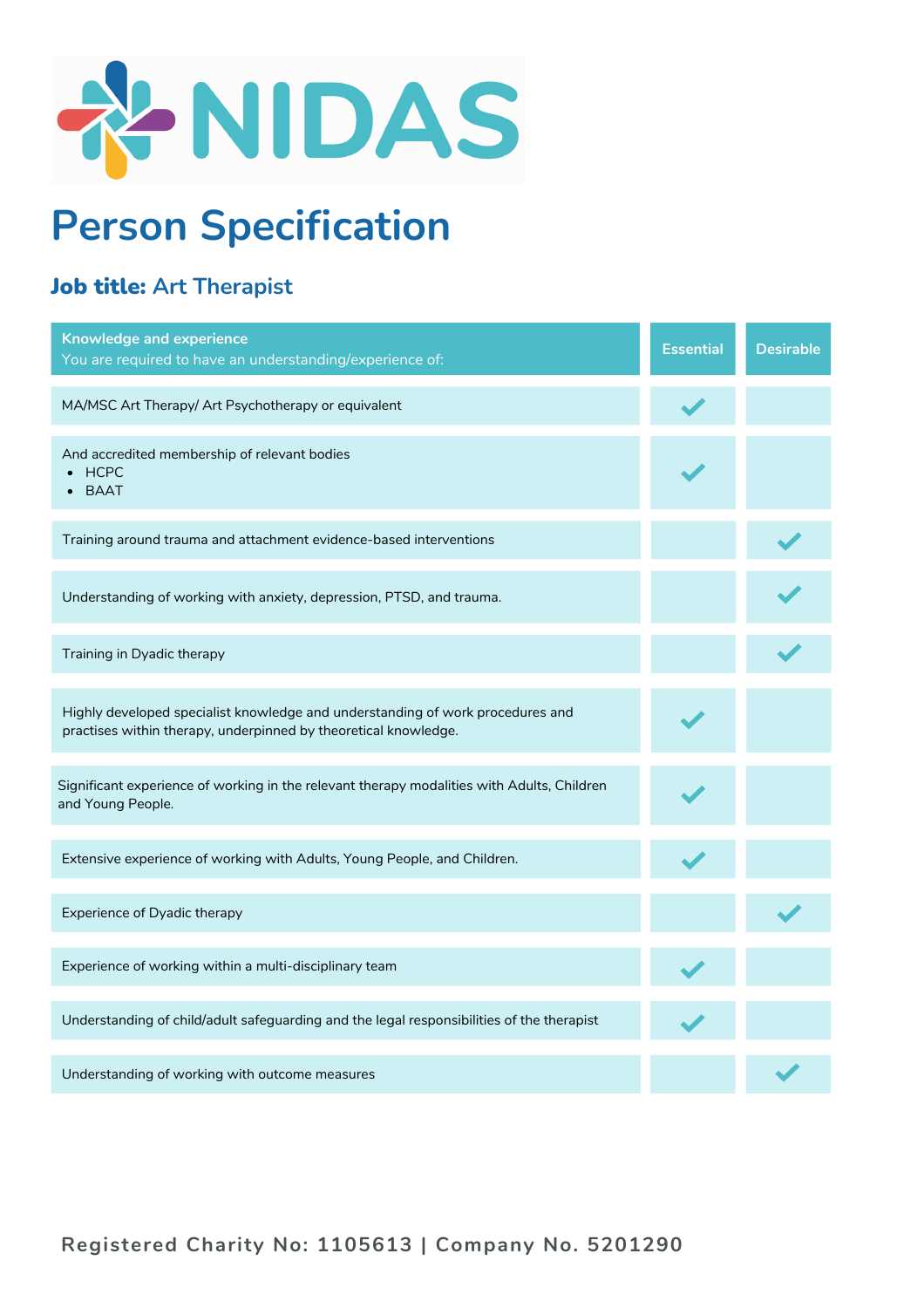| <b>Skills and abilities</b><br>You are required to:                                                                                                                                                                     | <b>Essential</b> | <b>Desirable</b> |
|-------------------------------------------------------------------------------------------------------------------------------------------------------------------------------------------------------------------------|------------------|------------------|
| Understanding of working therapeutically with domestic abuse                                                                                                                                                            |                  |                  |
| Ability to undertake and communicate complex risk assessments and develop appropriate risk<br>management plans, including for those at high level of risk of harm to self and/or others.                                |                  |                  |
| Ability to provide detailed advice to other professionals and non-specialists                                                                                                                                           |                  |                  |
| Advanced skills and creativity to formulate engagement and interventions                                                                                                                                                |                  |                  |
| Ability to provide and receive highly complex and sensitive information using the highest level<br>of interpersonal and communication skills in order to overcome hostile, antagonistic or highly<br>emotive situations |                  |                  |
| Willingness to work in an innovative and creative way                                                                                                                                                                   |                  |                  |
| Demonstrate strong written and verbal communications skills; to be able to write reports,<br>deliver presentations, and to communicate with stakeholders in a clear and effective way                                   |                  |                  |

| <b>Personal qualities</b><br>You are required to:                                     | <b>Essential</b> | <b>Desirable</b> |
|---------------------------------------------------------------------------------------|------------------|------------------|
| High level of motivation                                                              |                  |                  |
|                                                                                       |                  |                  |
| Work in a compassionate and empathic way when working with clients and their families |                  |                  |
| Ability to work within a team as well as able to work on own initiative               |                  |                  |
| Be creative and enthusiastic when developing and delivering work                      |                  |                  |
| Good organisational skills                                                            |                  |                  |
| Ability to plan, maintain, and prioritise own workload and caseload                   |                  |                  |